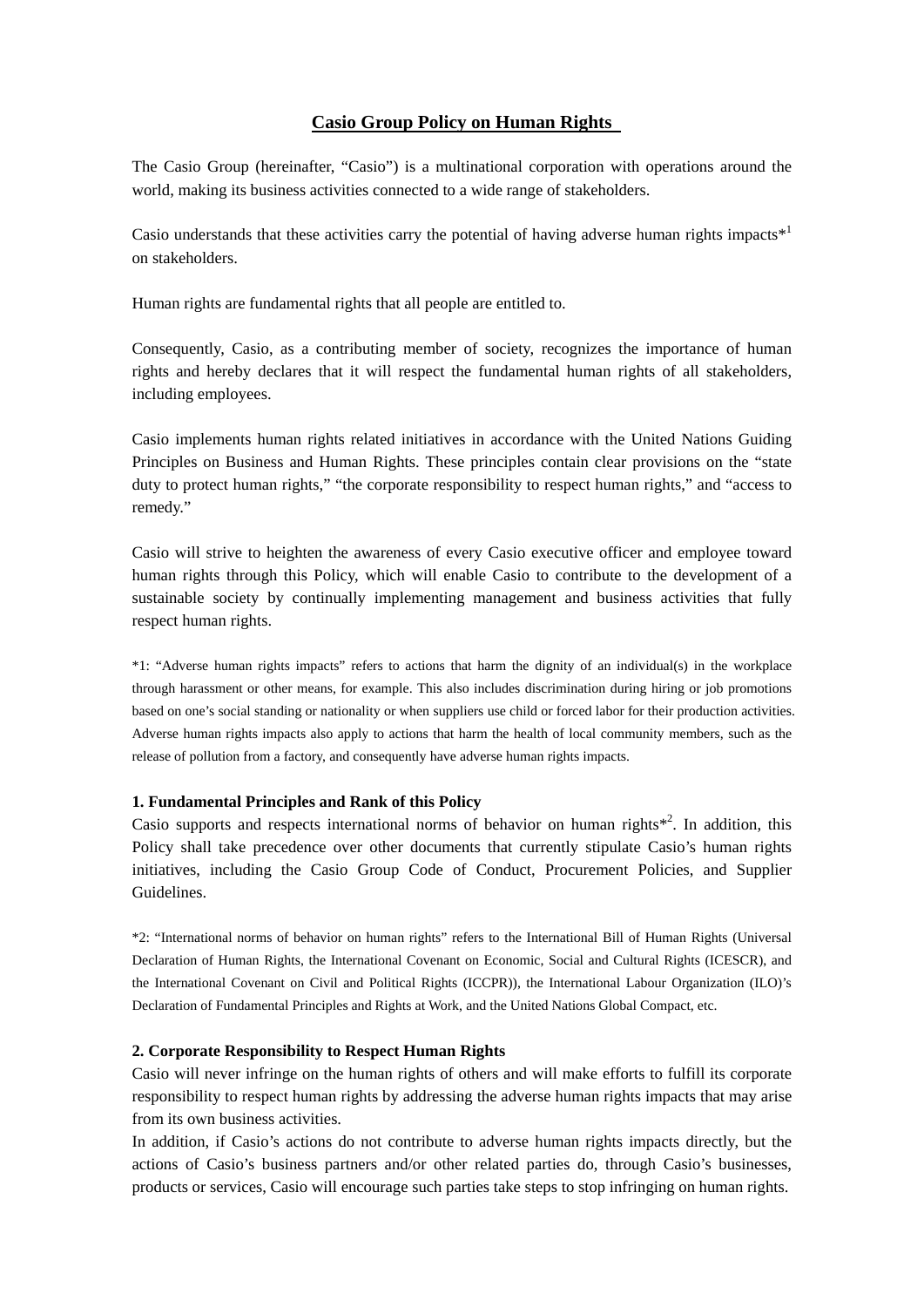## **3. Scope**

This Policy applies to all executive officers and employees of Casio Computer Co., Ltd., its subsidiaries, and affiliated companies in which Casio Computer Co., Ltd., has real management rights. Furthermore, Casio will take steps to encourage business partners, and other related parties that Casio is in a position to influence, to follow this Policy as well.

## **4. Human Rights Due Diligence**

Casio will create a mechanism for human rights due diligence<sup> $*$ <sup>3</sup> in order to fulfill its corporate</sup> responsibility to respect human rights and will use this mechanism on a continual and ongoing basis.

\*3: "Human rights due diligence" refers to continuous processes implemented in order to preclusively ascertain, avoid and mitigate adverse human rights impacts that may be caused in society by a company's actions.

### **5. Remediation**

Casio will make efforts to remedy the situation through appropriate means if Casio identifies that it has caused or contributed to adverse human rights impacts.

### **6. Compliance with Applicable Laws**

Casio will comply with laws applicable to the countries and regions where it conducts business activities. However, in cases where the laws of a country or region conflict with the principles of internationally recognized human rights, Casio will seek ways to honor the principles of internationally recognized human rights.

## **7. Information Disclosure, Education and Training**

Casio will report on the implementation status of its human rights initiatives in accordance with this Policy in Casio's CSR website and sustainability report, etc. In addition, Casio will provide appropriate education and training opportunities to ensure the effectiveness of this Policy.

### **8. Dialogue and Discussions with Stakeholders**

Casio will establish opportunities for dialogue with stakeholders and will hold discussions with stakeholders in good faith with regard to its responses to actual or potential adverse human rights impacts.

## **9. Key Issues Concerning Human Rights**

Casio will establish key issues concerning human rights as shown in the Appendix, Key Issues Concerning Human Rights at the Casio Group, and will follow through on these issues as appropriate using the mechanism for human rights due diligence in accordance with this Policy. Furthermore, these key issues will be continually examined and revised as needed based on changes taking place in society and business trends.

> Established: July 1, 2014 Revised: November 1, 2016 Kazuhiro Kashio President and COO Casio Computer Co., Ltd.